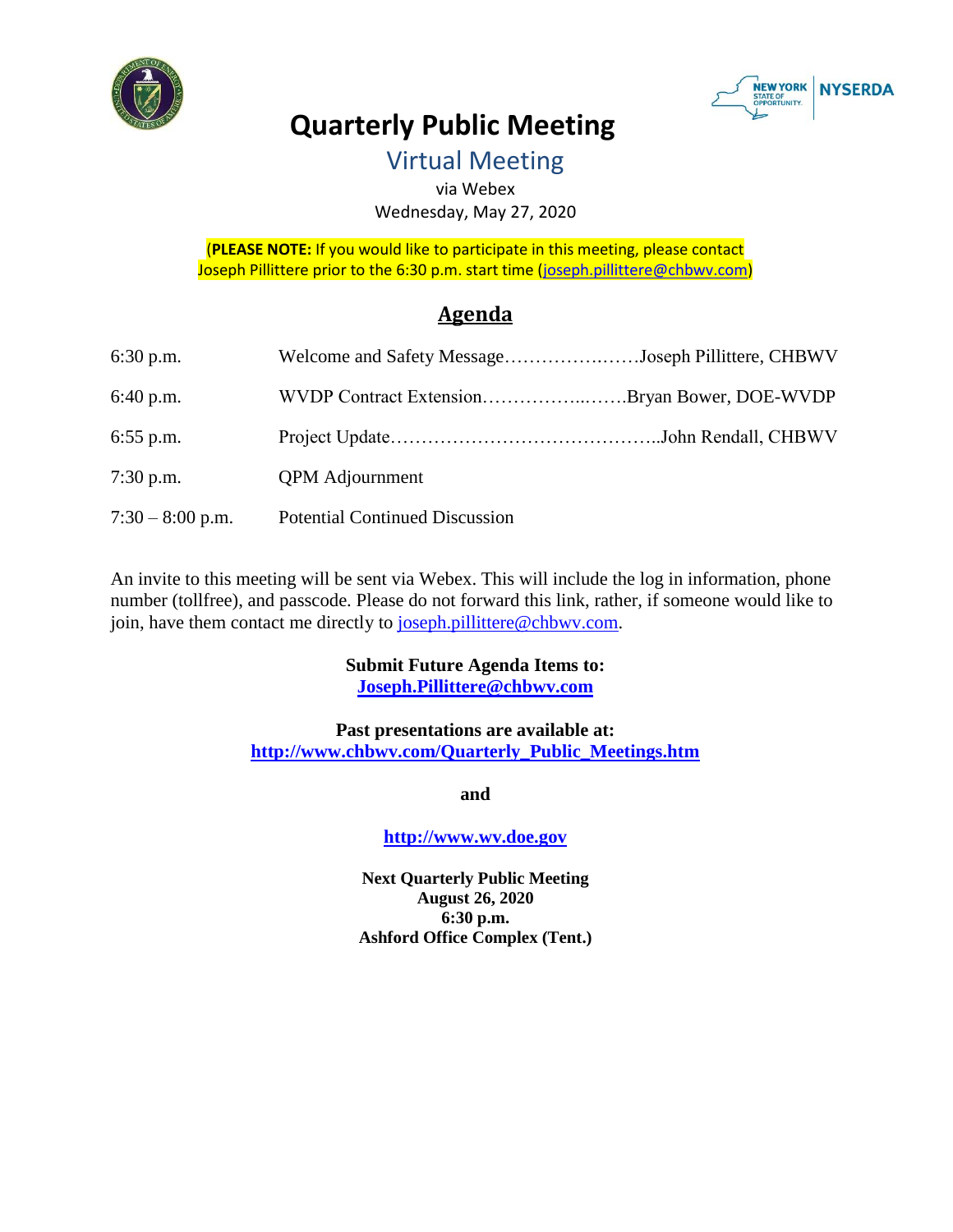



## **GROUND RULES**

**For Virtual Quarterly Public Meeting**

West Valley Demonstration Project (WVDP) and Western New York Nuclear Service Center (WNYNSC)

**Log into Webex five minutes early so that you can connect and check your audio. You will be** muted on entry. Open the chat and participant windows using the following icons:



- Upon logging into the meeting, please place your telephone on mute until you are recognized by the moderator to speak.
- Roll call will be taken in alphabetical order. If you have not provided a username on log in, we will rename you during the roll call. This is being done to document this virtual meeting and its attendees as part of a permanent record.
- The moderator will manage the order of stakeholder participation (questions/comments) during the meeting. This includes the ability to mute all mics during the meeting to reduce distractions, interruptions and background noise that could impact the effectiveness and productivity of this virtual meeting.
- Ouestions will be taken by using Webex's "chat feature." Please direct all questions to the Moderator (Joseph Pillittere).
	- o To make this process easier, simply type your name and that you have a **Detailed Question** on a specific slide or topic just covered (e.g. Joe Smith, Slide 2 or Joe Smith, asbestos removal).
	- o The same process will be used for **Clarifying Questions**; however, simply type what you want clarified and the Moderator will ask the presenter to clarify that topic before moving onto the next slide.
	- o When the presentation is done, attendees will be recognized by the Moderator to ask their questions in the order they were received. Once this has been done, the Moderator will open the line for those attendees who could not use the "chat feature" to get their question submitted. This will save time, and reduce distractions and disruptions for all virtual attendees and presenters. Please be concise. Mute yourself after asking the question to help ensure quality audio for all.